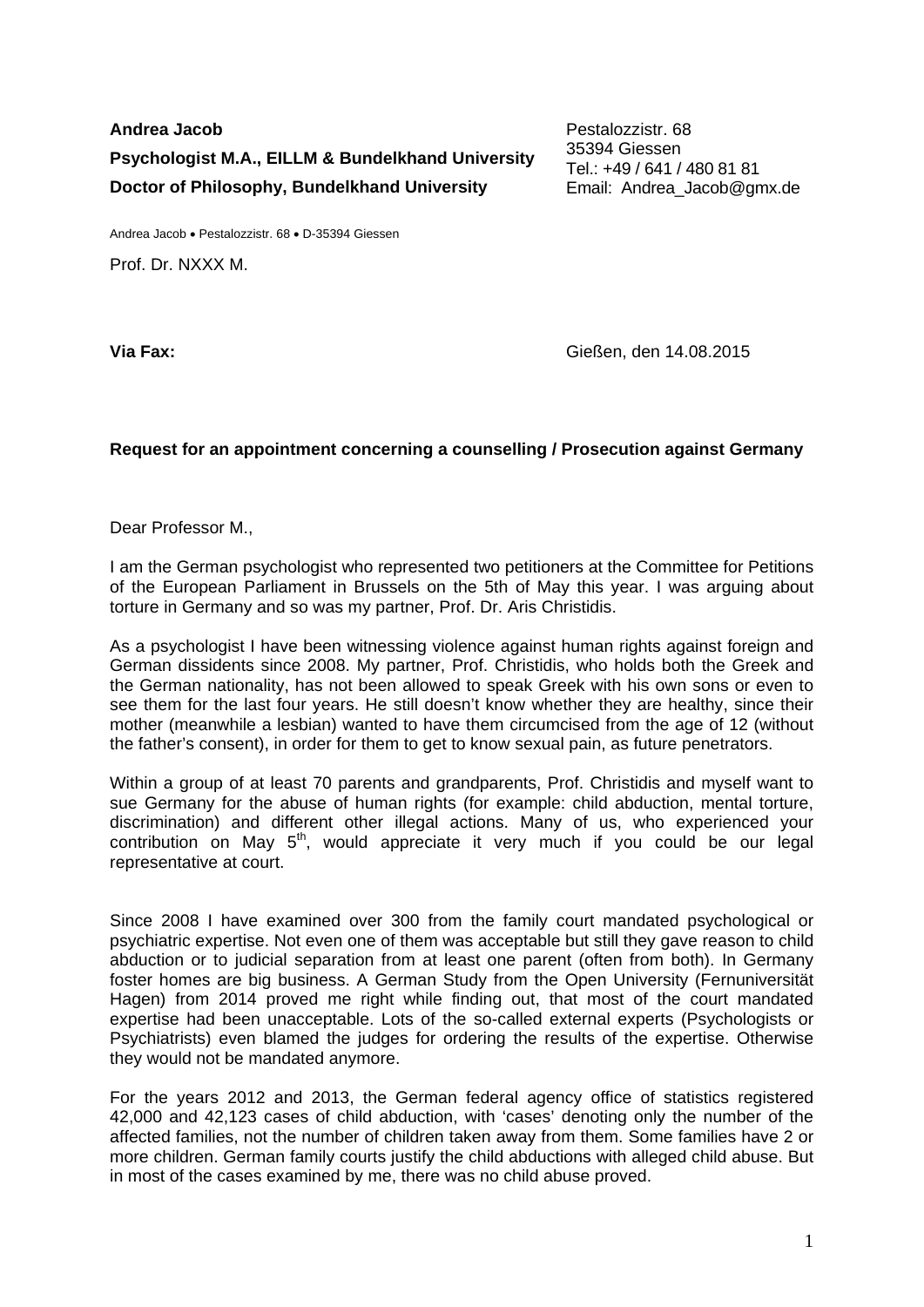Since I have had also postgraduate studies in psychological Criminalistics and Forensics, I also examined several hundred family court files. The result is that in many of these files, pages had been taken out, facts had been perverted, submitted evidence had been ignored, and / or other crimes had been committed by judges, by experts and by the German Jugendamt. I detected a functional network of Jugendamt, judges, lawyers, politicians and prosecutors who legalize crimes a posteriori.

Please allow to report only a very few cases I examined, so you can get an impression how things go in Germany:

In October 2013 a midwife, Mrs. Barbara L., called me up very excited and asked me to help a pregnant woman, Mrs. Bianca Becker, who was supposed to give birth soon. She told me, that Mrs. Becker was hiding in the woods while it was very cold, because a Jugendamt collaborator, Mrs. Be., had been visiting her almost every day observing if the baby was already born. The pregnant lady was shivering because of fear and the cold, so the midwife wasn't able to examine the baby's heartbeat. Mrs. L. yelled she couldn't help give birth under these circumstances. Mrs. Be. and other Jugendamt workers would even call the midwife up and threatened her to inform them right away when the baby is born, so they could come and get it. In addition to the human right abuse, Mrs. L. was asked to commit the crime of breaching her secrecy as a midwife.

Mrs. L. told me also that she was present when, several months before, two Ladies of the county Jugendamt Giessen (Hesse), Mrs. Dorothee Lange and Mrs. Fardipour, took away the other 3 children from the Becker family forcefully. Mrs. Becker was breastfeeding her six month old daughter Sabrina when Mrs. Lange forcefully teared the baby away from its mother. Then, Mrs. Becker, who just had come on that day back from the hospital and was still very weak, was commanded by Mrs. Lange to cook the last meal for the elder two children so the foster home and foster parents would not have to do this. The midwife Mrs. L. testified this before court.

Mr. and Mrs. Becker had been even made by the Jugendamt to go to the clinic (Vitos Klinik Ambulanz Giessen) to take part in an intelligence test so they could take the whole family to a family foster home (proof can be delivered). This is nothing else but deportation of families who don't fit the German stencil.

The Jugendamt ladies, who were acting in terms of eugenics in my opinion, first argued, the Beckers wouldn't be intelligent enough to bring up their kids. When this didn't work because the test showed normal intelligence, they proclaimed the children would be neglected. After examining the court files I could prove before court that the alleged occurrences in a Jugendamt paper that was supposed to show the neglect of the children had been all invented by the authors. For example, the children were said to have been endangered as being left without shoes in the ice-cold house on a July 28, on which I found out that the temperature in Giessen had been 26 – 32 degree Celsius; or, they were supposed to have been neglected by Mrs. Becker at a time she had been in hospital, according to a medical report. In spite of all allege lies, the Beckers are still missing three children, while they are permitted to keep the fourth child with them.

Let me please describe the case of Professor Christidis further:

Mrs. Bettina L.-L., a Psychologist not educated as a therapist, was mandated by family court to write an expertise on the best interest of Mr. Christidis' children. In her final report, she wrote that Christidis is paranoid and has a personality disorder. I sent him right away to several great coryphaei to be examined. They all found out that he is on best mental health, which I knew already. Christidis sued the court mandated Psychologist. She withdrew her stated diagnosis instantly. Prof. Christidis lost the court case; as the judge stated, since the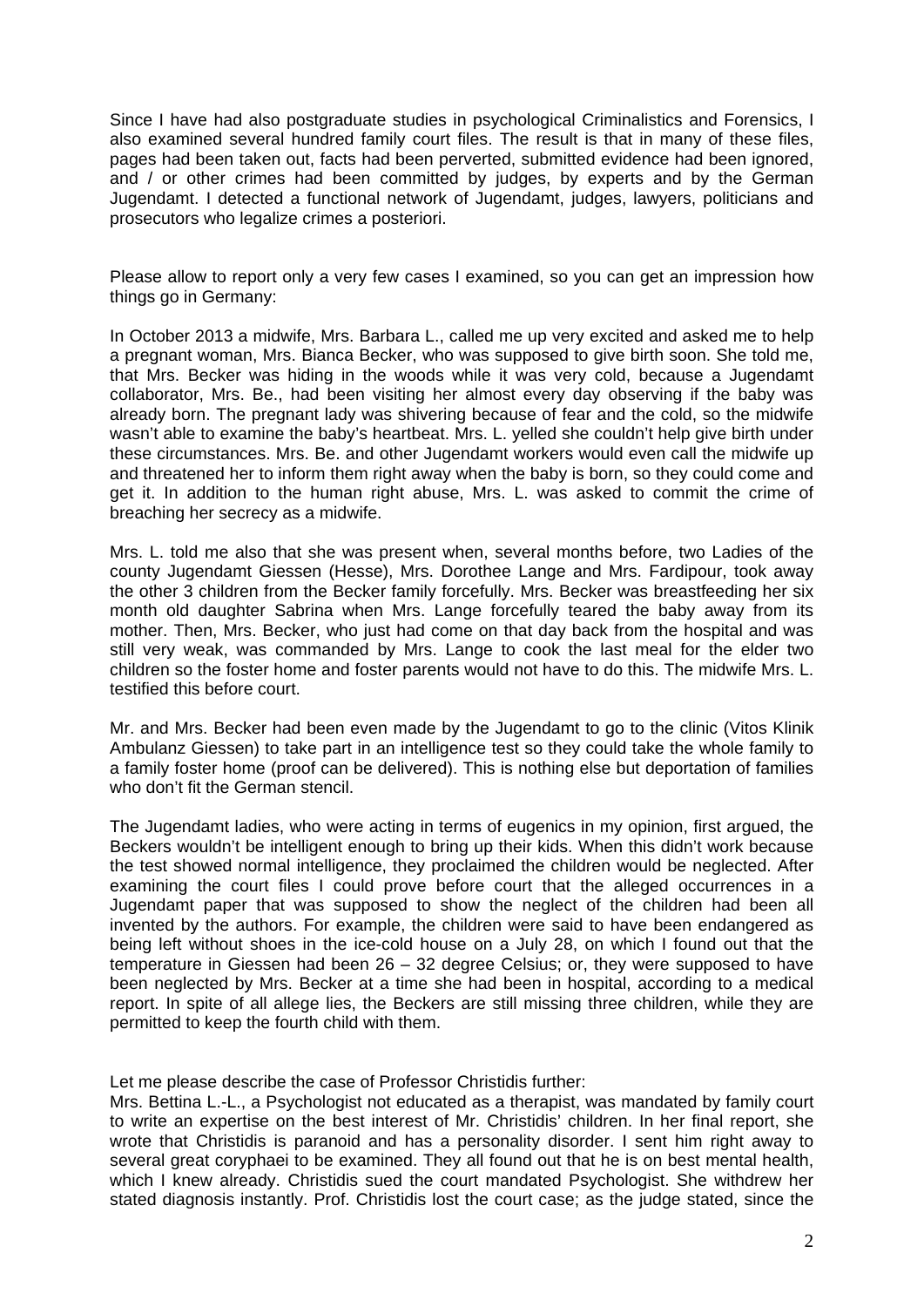Psychologist revised the diagnosis, there is nothing more to blame on her. Beside the court cost, Christidis was sentenced to pay 10.000 Euro for the fake expertise, which was more than the amount he had needed for four experts to prove the uselessness of the paper.

Allow to describe one more example of the crimes German authorities committed against my adult children and myself, because I help parents who allegedly don't fit in the desired stencil, to get their children back and publish reports on governmental delinquencies, especially since Christidis is my partner.

Since 2010 I have been repeatedly blamed by German authorities of using an unauthentic academic title. I was even convicted. The current accusation is that in front of my title (M.A.) I should use the occupational title "Psychologist" instead of the German "Psychologin". This is absurd, German lawyers confirmed both are no registered titles, but the description for my profession. The accusation was submitted in autumn 2013 by the county Jugendamt Giessen, which was taken over by the public prosecutor in October 2014, and the responsible judge refuses ever since to decide whether he opens up the trial or if he rejects all accusations, obviously because meanwhile he possesses all my academic certificates.

In 2010, my son divorced. He has two children and two stepchildren. When he went for a vacation with his physical children who were at the age 3 and 4 years at that time, he was accused by his wife of kidnapping his own children. She contacted Christidis' ex-wife, who had a hard legal standing because of the unnecessary circumcision of the first son. A few days later, prosecutors with 10 armed policemen executed a house search in the son's place, in my place, and last but not least, they searched the place of Prof. Christidis, without having a house searching court decision for him. (In 2010 we didn't stay together yet.) They searched in the shelves, in the books and in the computers for two children on vacations. They even took my computer with them. One year later, state authorities, following an application of Christidis' revealed that a chain starting with the lawyer of his ex-wife, the judge Mrs. Astrid Kessler-Bechtold, judge Mrs. Angelika Mann and judge Michael Wendel, who was furthering the Germanization of Christidis' children and supported their abusing German mother, had suspected us of kidnapping my grandchildren to Christidis' place in Thessaloniki. Keeping a flat abroad after one's parents' death makes you suspicious. The false car plates were obviously invented for convincing the police that they would not find the "victims" seeking the original car.

My son and I had a trial, where, unfortunately, he apologized for having been too long on vacations and was let free, while I was convicted for "psychic assistance for child snatching" because I had given him 300 Euros to enjoy the vacation. I was condemned in the first and in the second court resort. Only the court of last resort had to cancel the verdicts, after a new lady at the highest Hesse prosecutor revealed, there hadn't been even an initial suspicion to detect against any of us.

Of course, no compensation or court expenses were ever paid back to us. Now, my son is barely allowed to see his children, although they told the court that they want to stay with their father, and although it is proved and known that his ex-wife abuses both children, as she did with her two daughters from the first marriage. This is the political understanding of the best child's interest, as long as judges comply with the 'deep state' in Germany.

On April 1<sup>st</sup> 2014, I was in Brussels with parents who are not allowed to see their children. mostly fathers and/or foreigners, and I gave an interview to journalists who had accompanied us. Later on that day, still being in Brussels, I was informed, that my daughter's three children were taken away by the German Jugendamt in Lower Saxony, where she lived. Kin liability is having a revival in Germany. With the support of several TV broadcasts we could get back her smallest, almost two years old child, but the two older ones are gone and we haven't seen them since then. Now my daughter's family lives in Switzerland, because it is well known, that the Jugendamt never gives up and snatches the children. Today my daughter